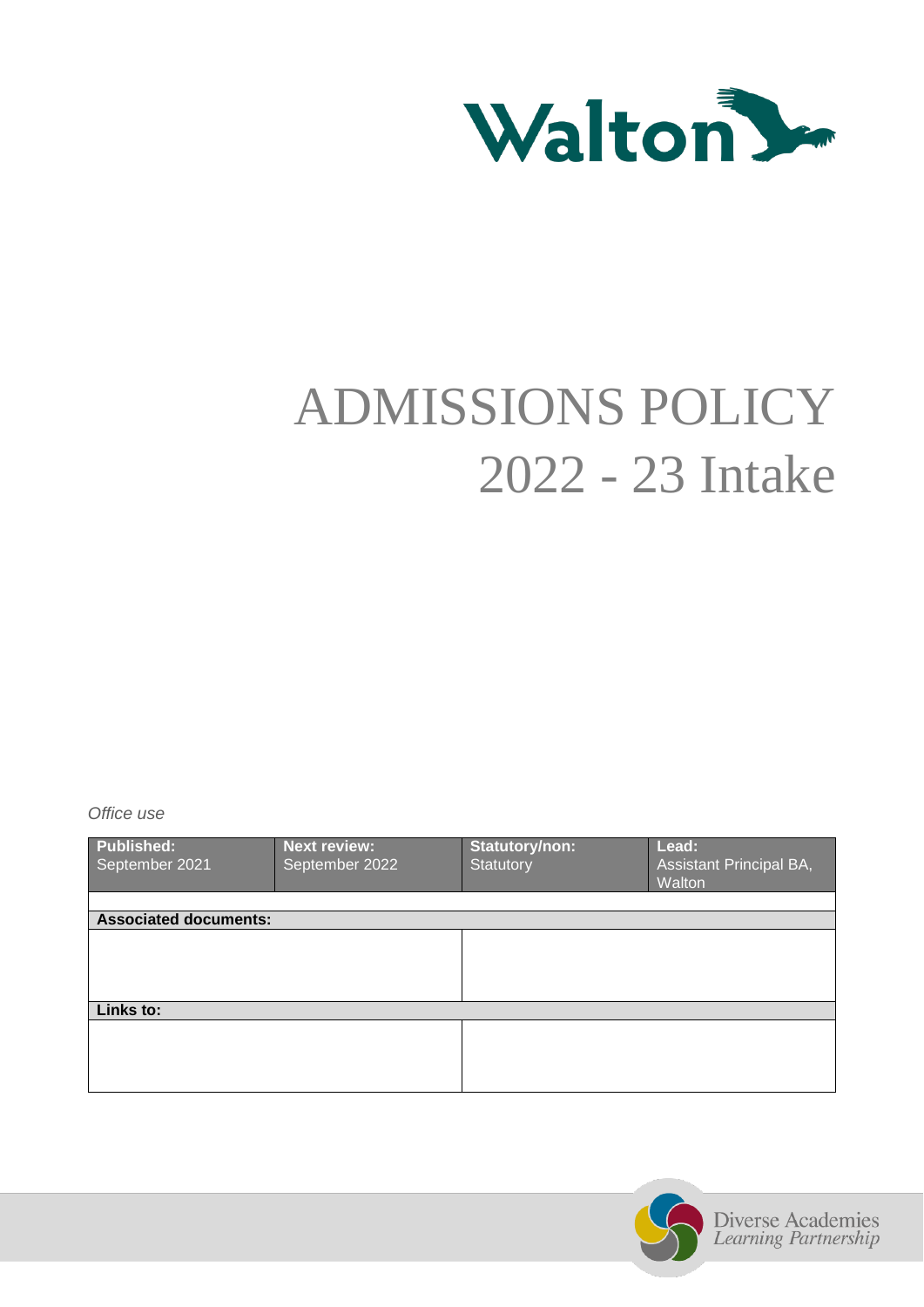# **Contents**

|              |                                                           | Page           |
|--------------|-----------------------------------------------------------|----------------|
| 1            | Introduction                                              | 3              |
| $\mathbf{2}$ | How to apply                                              | 3              |
| 3            | <b>Fraudulent and/or Misleading Applications</b>          | 3              |
| 4            | Year 7 intake                                             | 4              |
| 5            | Years $8 - 11$ intake                                     | 4              |
| 6            | Oversubscription procedures                               | 4              |
| 7            | Children with an Educational Health Care Plan             | 6              |
| 8            | Children of UK Service Personnel (UK Armed Services)      | 6              |
| 9            | Appeals against admissions refusal                        | $\overline{7}$ |
| 10           | <b>Reserve list</b>                                       | 8              |
| 11           | <b>Fair Access Protocol</b>                               | 8              |
| 12           | Post 16 Admissions                                        | 8              |
| 13           | <b>In-Year Admissions</b>                                 | 9              |
| 14           | Admissions for children outside of their normal age group | 10             |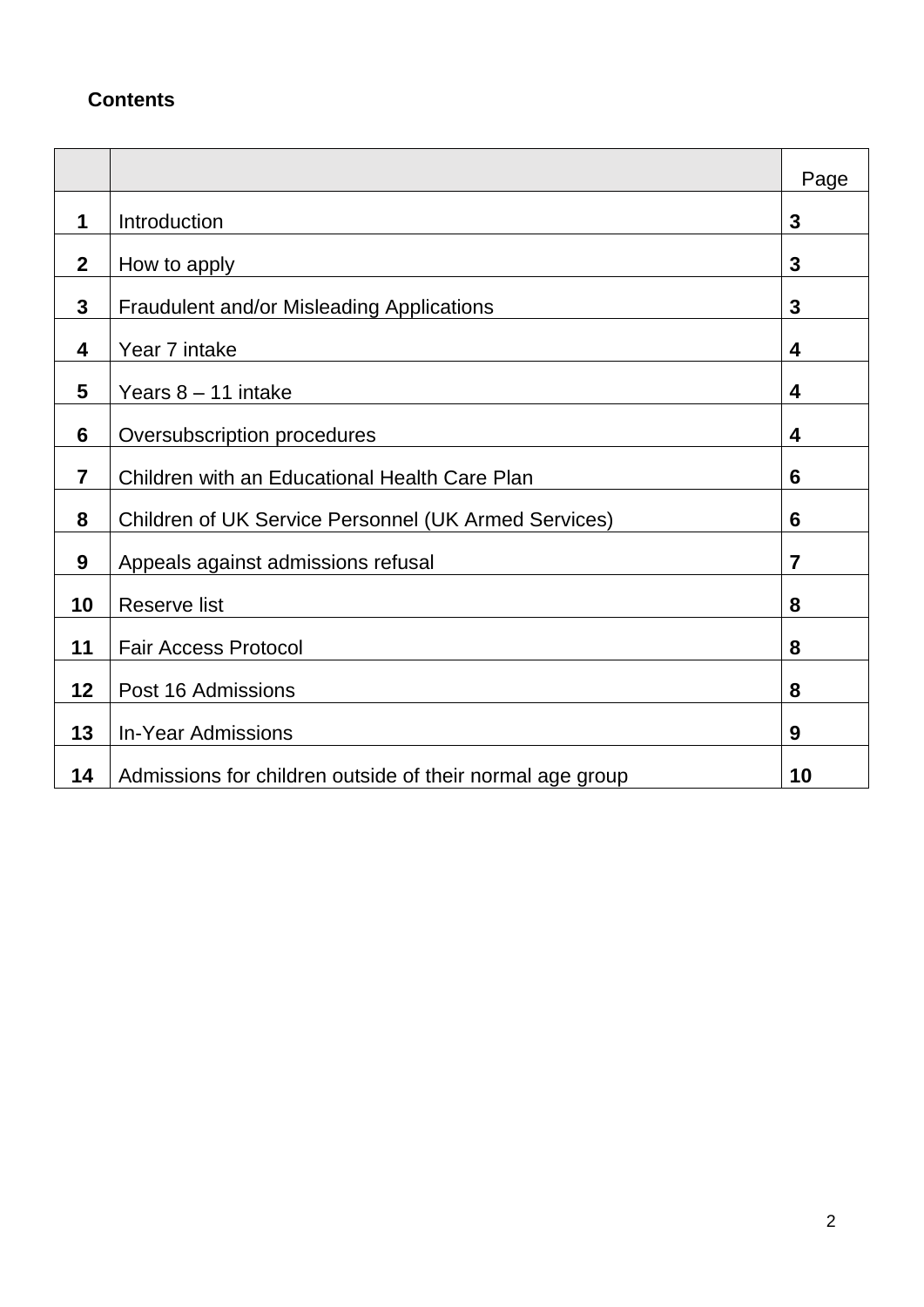# **1 Introduction**

1.1 Walton is an 11 - 18 academy. The current Admissions Policy is published on the academy's website.

This policy has been approved up by the Board of Governors. Before finally determining the Policy, the Board of Governors has consulted with the local authority and other schools as required by the School Admissions Code.

All academy offers of places are determined by a Committee of the Board of Governors with delegated powers.

By law the Board of Governors must consider parents who have applied for a place before any other parents.

The academy has a right to investigate applications and withdraw places offered on the basis of misleading information.

## **2 How to apply to Walton Academy**

Parents/carers of students wishing to apply for a place at Walton Academy will need to do so via the Lincolnshire County Council website.

## <https://www.lincolnshire.gov.uk/schooladmissions>

The website will enable parents/carers the opportunity to make an informed choice of school that is appropriate for their child(ren).

## **3 Fraudulent and/or Misleading Applications**

We reserve the right to check any address and other information provided so we can apply the oversubscription criteria accurately and fairly. As an admissions authority we have the right to investigate any concerns we have regarding your application and to withdraw the offer of a place if we consider there is evidence to suggest you have made a fraudulent claim or provided misleading information. For example, if a false address was given which resulted in a place not being offered to another child with a stronger claim.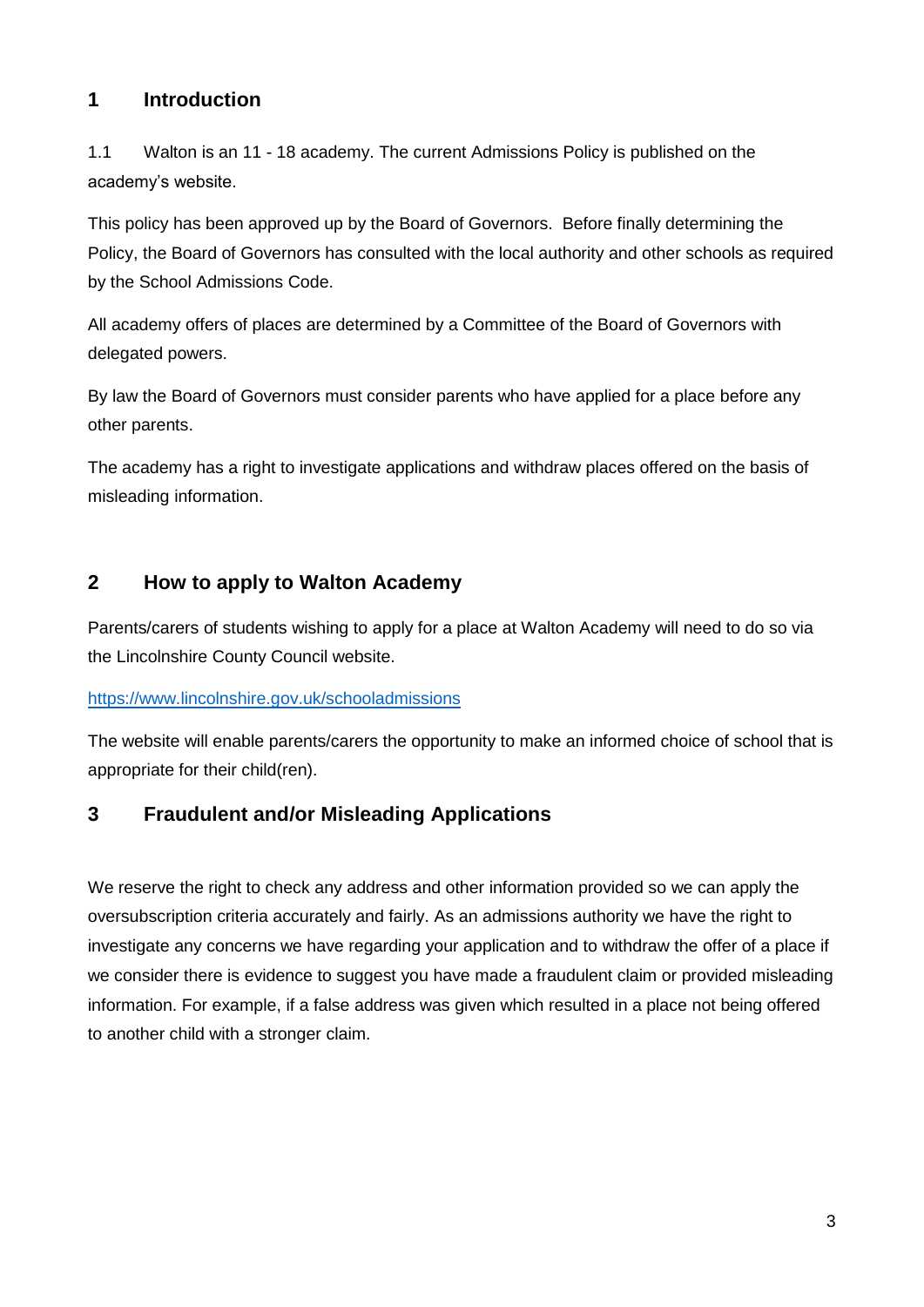# **4 Year 7 Intake**

Once the criteria for placement in Year 7 has been applied by the school and the year group has reached 180 students, the school will organise the appeals process. Walton is a fully inclusive academy and Governors will consider applications for students of all abilities from all primary schools including small and rural schools.

# **5 Admissions procedures for students in Years 8 – 11**

Initial enquiries regarding a place at Walton should be made through the LA mid year admissions process or to the Principal or Vice Principal.

# **6 Oversubscription procedures**

6.1 In accordance with the 1996 Education Act, the allocation of school places for children with an Education Health and Care Plan which names the school, will take place first. We will then allocate the remaining places in accordance with this policy.

6. 2 Where the number of applications for admissions exceeds the number of places available, the Governors will apply the oversubscription criteria in the order listed below:

- **1. Looked after Children (LAC), previously looked after children (PLAC) and children who have been adopted from state care outside of England (IAPLAC) -** (note 1)
- 2. **There is a sibling who will be attending the academy when the application is made**.- (note 2)
- 3. **Children of staff who have been employed at Walton Academy for at least two years and/or are recruited to fill a demonstrable skill shortage**.
- 4. **Distance from the child's home to the academy** with the child living closer to the academy being offered the place(s) first.

## **Tiebreaker**

If any of the oversubscription criteria (except point 4) have too many applicants then the tie break will be by straight line distance. The child living closer to the academy will be offered the place.

If the distance criterion is not sufficient to distinguish between two or more applicants for the last remaining place then a lottery will be drawn by an independent person, not employed by the academy or working in the Local Authority of Children's Service Directorate.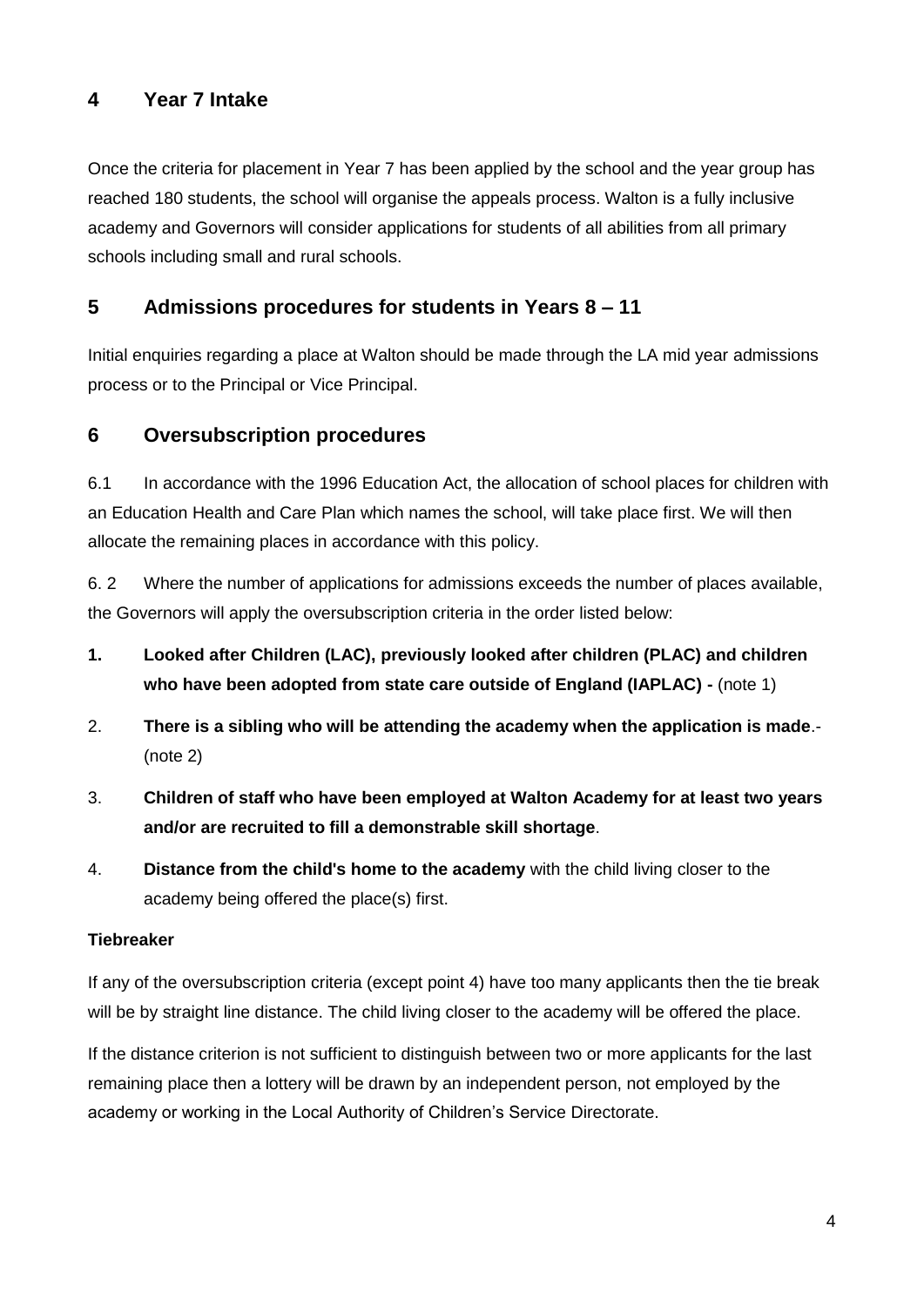#### **Multiple births and twins**

Twins and other siblings from a multiple birth – if twins or multiple birth children are split by operation of the oversubscription criteria, Walton Academy will go above its published intake number (PAN) to accommodate all children unless it would make the classes too large and prejudice the education of the other students.

#### **Note 1**

A 'looked after child' is a child who is (a) in the care of a local authority, or (b) being provided with accommodation by a local authority in the exercise of their social services functions (see the definition in Section 22(1) of the Children Act 1989) at the time of making an application to a school. A child is regarded as having been in state care outside of England if they were in the care of or were accommodated by a public authority, a religious organisation, or any other provider of care whose sole or main purpose is to benefit society. Previously looked after children are children who were looked after, but ceased to be so because they were adopted (or became subject to a child arrangements order or special guardianship order). This includes children who were adopted under the Adoption Act 1976 (see section 12 adoption orders) and children who were adopted under the Adoption and Children's Act 2002 (see section 46 adoption orders). Child arrangements orders are defined in s.8 of the Children Act 1989, as amended by Section 12 of the Children and Families Act 2014. Child arrangements orders replace residence orders and any residence order in force prior to 22 April 2014 is deemed to be a child arrangements order. Section 14A of the Children Act 1989 defines a 'special guardianship order' as an order appointing one or more individuals to be a child's special guardian (or special guardians).

#### **Note 2**

Sibling, for the purpose of this Admissions Policy is defined as follows:

- (a) A full sister or full brother, whether or not resident in the same household.
- (b) Another child normally resident for the majority of term time in the same household, to whom an adult in the household has parental responsibility as defined in the Children Act 1989.

#### **Note 3**

The distance from home to the academy is found by measuring the distance from your address to the academy by straight line distance. Distance is measured electronically using the post office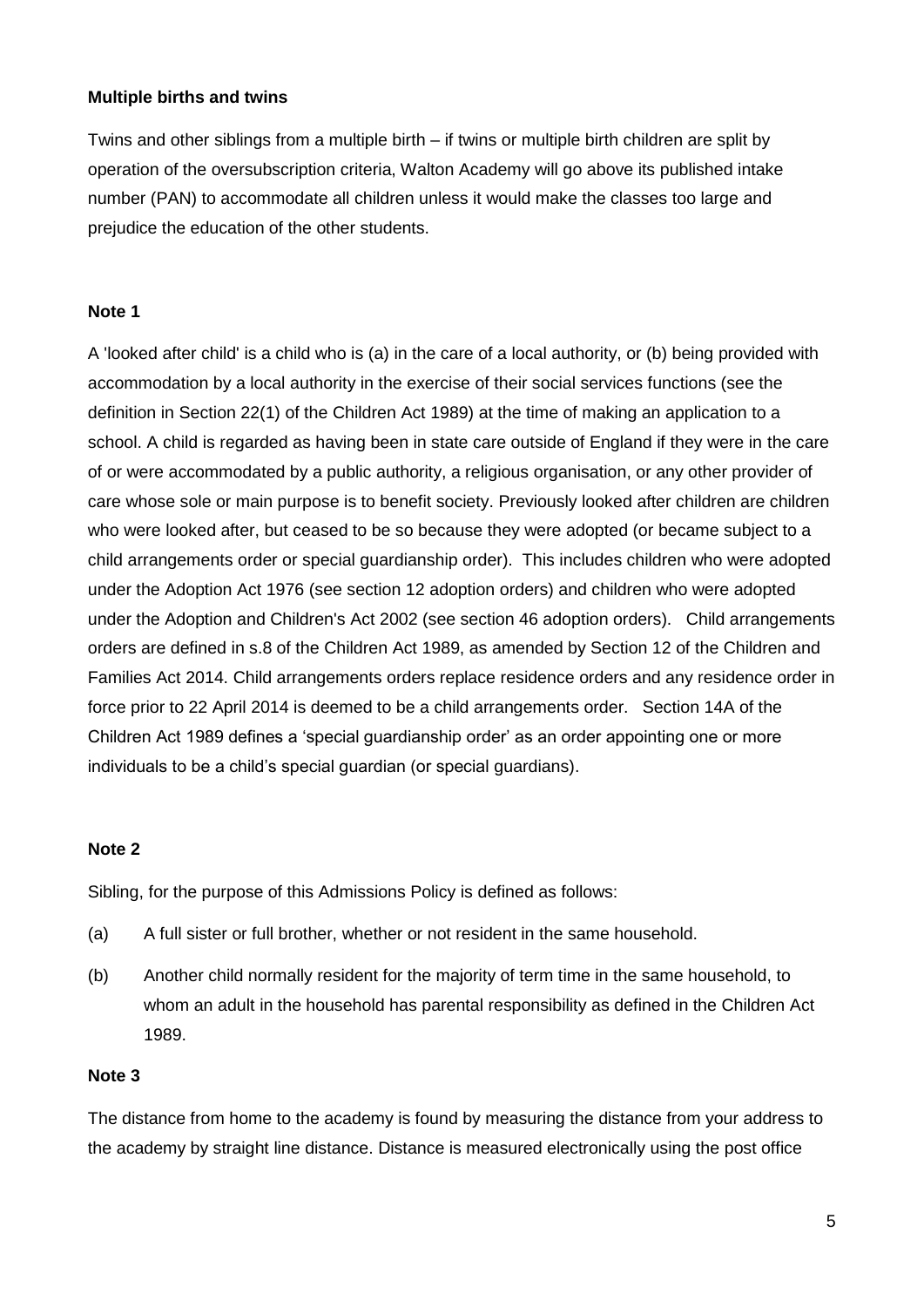address point of the home to the post office address point of the academy. This is generated by the LCC school admissions team and is calculated to three decimal places (e.g.1.234)

The child's home means the address where they live for the majority of the academy term time with a parent who has parental responsibility as defined in the Children Act 1989. Or any child in the household where an adult in the household is defined as a parent for the purposes of Section 576 of the Education Act 1996. This could include a person who is not a parent but who has responsibility for the child.

It could include a child's guardians but will not usually include other relatives such as grandparents, aunts, uncles etc. unless they have all the rights, duties, powers and responsibilities and authority, which by law a parent of a child has in relation to the child and their property.

Where your child lives normally during the academy week with more than one parent at different addresses, parents can choose which address to use as part of the application.

If you have more than one home we will take as the home address the address where you and your child normally live for the majority of the academy term-time.

# **7 Children with an Educational Health and Care plan**

5.1 In accordance with the 1996 Education Act, the allocation of school places for children with an Education and Health Care Plan which names the school, will take place first. We will then allocate the remaining places in accordance with this policy.

# **8 Children of UK service personnel (UK Armed Forces)**

For families of UK service personnel with a confirmed posting to the area, or crown servants returning to live in the area from overseas, the Governors will:

- Process an application in advance of the family arriving in the area provided it is accompanied by an official letter that declares a relocation date and a Unit postal address, intended address or quartering area address to use when considering the application against the school's oversubscription criteria.
- Accept a Unit postal address or quartering area address for admissions purposes for a service child where the parent requests this.
- The Governors will not refuse a service child a place solely because the family does not have an intended address or does not yet live in the area.

Evidence of an intended address will be required such as tenancy agreement, or mortgage statement. Please contact the school for more details.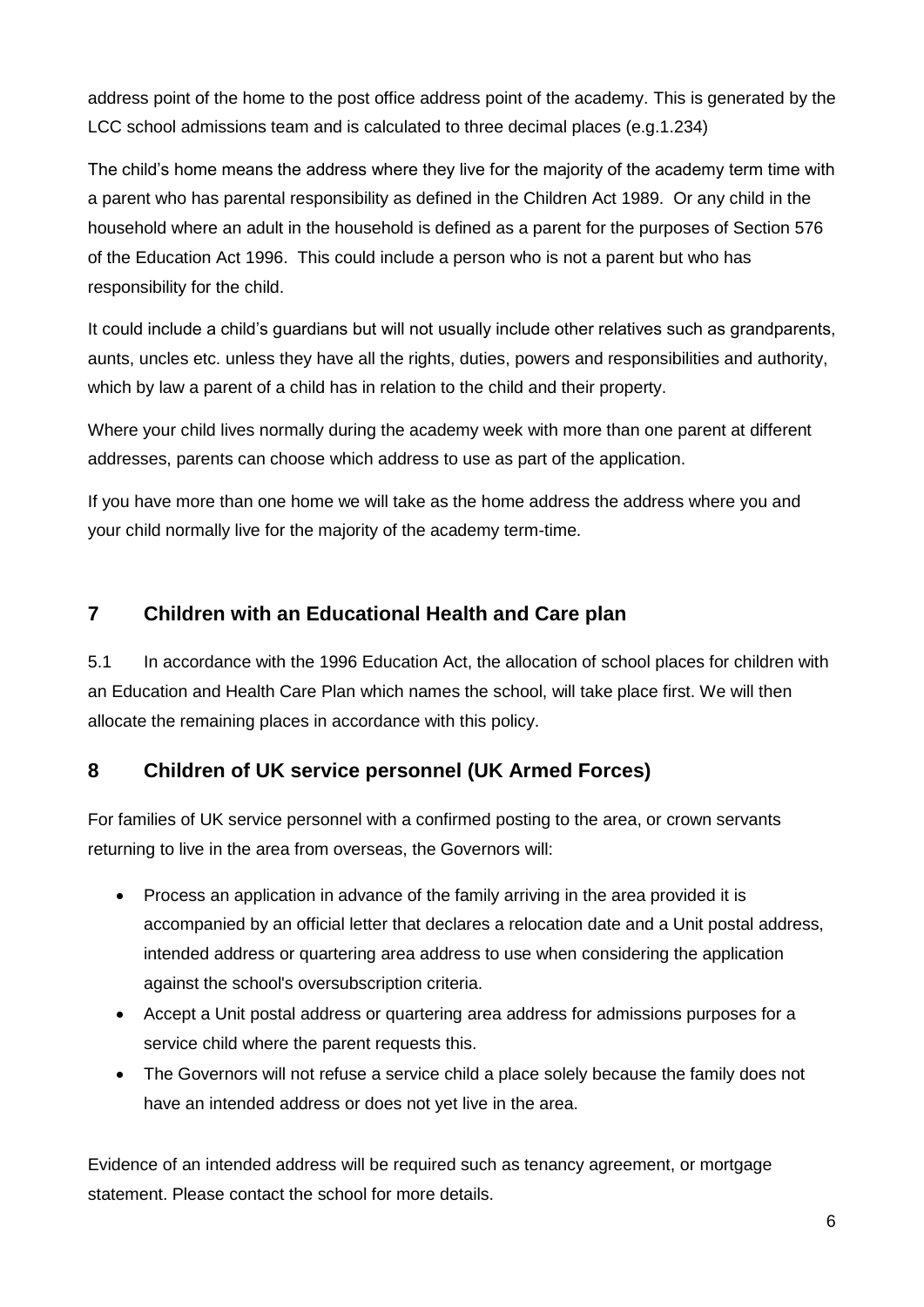For late coordinated applications and in year applications supported by the appropriate military documentation, we will aim to remove any disadvantage to UK service personnel (UK Armed Forces). The governors will consider whether:

- An application from that address would normally succeed in an oversubscribed year
- There is any child on the reserve list with higher priority under the oversubscription criteria
- The prejudice from admitting an extra child would be excessive.

The governors have discretion to admit above the admission number in these circumstances if they wish but are not obliged to do so. If a place is refused, you will be informed of your right of appeal.

# **9 Appeals against admissions refusals**

In all cases where a place is refused at a school the applicant will be informed of their right of appeal to an independent panel. The decision of the independent panel is binding on all parties. Details of how to appeal a decision to refuse admission will be communicated to the applicant at the time of the refusal and will also be available on the Lincolnshire County Council website

Repeat appeals will not be considered in the same academic year unless there has been a significant change in circumstances.

The Appeals Process is outlined below:

• You are informed that we are unable to offer your child a place.

• You are able to appeal online via the school admission section of the Lincolnshire County Council website. If this is not possible you should tell the academy that you want to appeal; we will send you an appeal form to complete.

• If you appealed online you will receive an email acknowledgement of your appeal. We will usually acknowledge a paper appeal form or letter within five working days. If you do not receive an acknowledgement please contact the academy.

- A date for your appeal will be arranged.
- At least ten school days before the appeal you will be informed of the date, time and venue.

• You need to contact Legal Services School Appeals Team if you are unable to attend your appeal at the appointed time.

• A reasonable time before the appeal you will receive an appeal statement explaining why your child has not been admitted.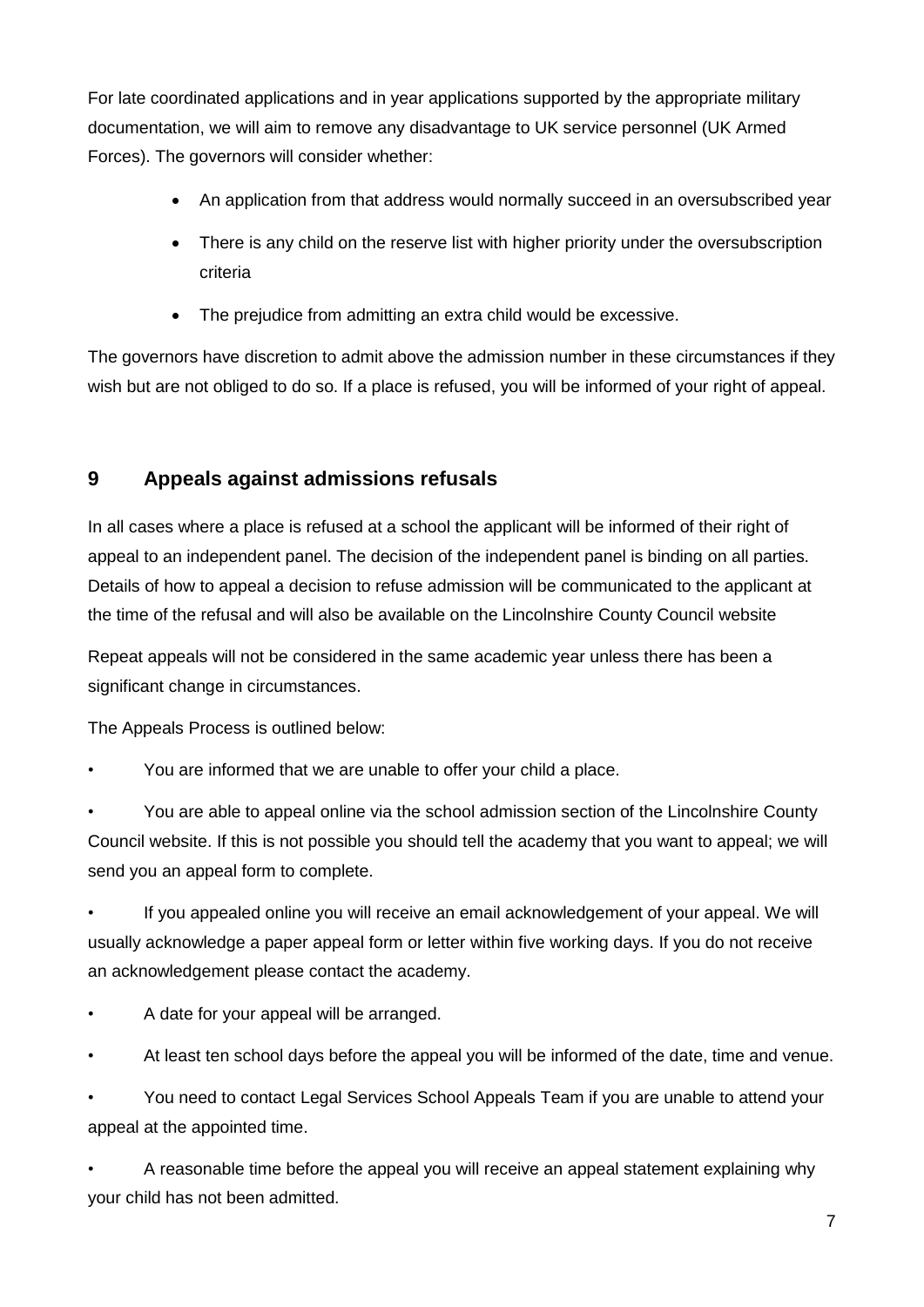• A reasonable time before the appeal you will receive the names of the Panel Members and Clerk.

• The day of the appeal. Please remember to bring everything relating to your appeal.

• The Clerk will tell you if you can telephone for the Appeal Panel's decision. You will always be notified in writing.

# **10 Reserve list**

8.1 For entry into Year 7 a reserve list is kept. This list will be used if the number of students falls below the published admission limit for the academy. If you listed the academy on your application form your child's name is automatically placed on the reserve list. The list is kept by the Schools Admission Team until the end of August prior to admission. After this the academy will keep the reserve list until the end of the autumn term and you should contact the academy for information about the reserve list.

If families move into the area they may be placed higher on the reserve list because we take account of where you are in relation to the oversubscription criteria and not the length of time you have been on the list.

# **11 Fair access**

9.1 Local Authorities are required to agree Fair Access Protocols in order to make sure that unplaced children, who live in the home local authority, especially the most vulnerable, are offered a place at a suitable school as quickly as possible. This includes admitting children above the published admissions number to schools that are already full. Students allocated under fair access protocols will take precedence over those on a reserve list or awaiting appeal. Walton Academy will participate in the Fair Access Protocol of Lincolnshire County Council.

# **12 Post-16 admissions**

Year 11 students at this academy have the right to transfer to our Year 12 provided they meet the academic standards set out below and that we can provide their subject or a combination of subjects.

We also welcome applications from students attending other schools and have set an admission number of 20 for these applicants.

In the event of there being more external applicants than places available we apply the same criteria as new students entering the academy in Year 7 (see page 4 for details).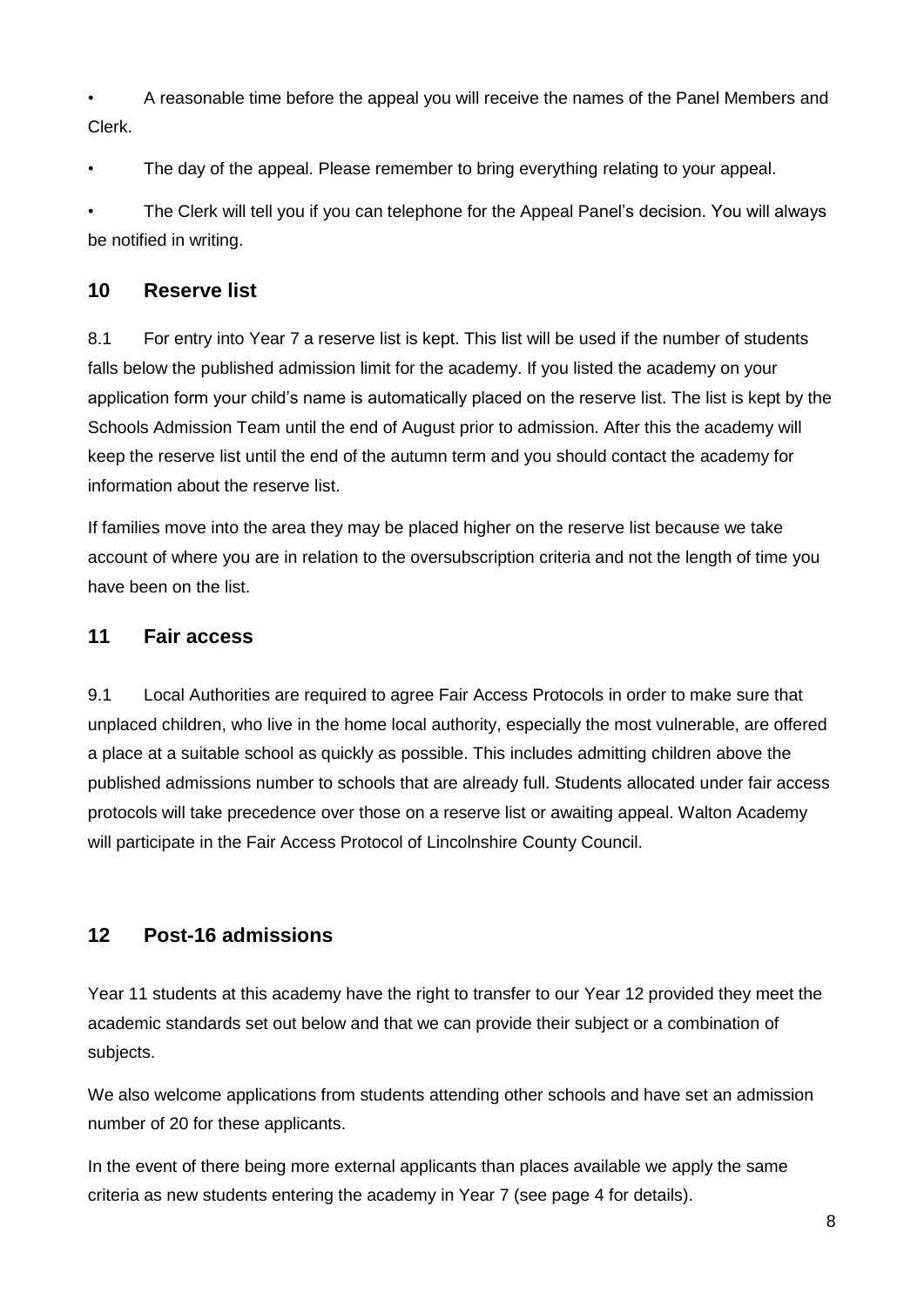For enrolment on all courses the requirements are five GCSE (or equivalent) at grade 5 or above, including English and Mathematics. Each course also has recommended entry requirements, which can be accessed via the academy website (www.walton-ac.org.uk/sixth-form/courses). Special consideration will be given for individual cases.

Sometimes we may be able to offer a place in Year 12, but not your preferred combination of subjects. If we cannot offer the preferred subjects we will offer a place for an alternative combination of subjects.

# **13 In year admissions**

Applications to join the academy outside the normal application timescale will need to be made via Lincolnshire County Council (admissions) or direct to the academy. We strongly advise that prospective students should visit the academy before looking for admission. Walton will accept admissions up to the Published Admission Number (PAN) of the respective year group at the point of entry. In the event where this would cause prejudice to the provision of efficient education or the efficient use of resources it may be necessary to refuse the place. If there are more applications than there are places then the oversubscription criteria will be used to decide who should be offered the place.

places then the oversubscription criteria will be used to decide who should be offered the place.

For late coordinated applications and in year applications supported by the appropriate military documentation, we will aim to remove any disadvantage to UK service personnel (UK Armed Forces). The governors will consider whether:

- An application from that address would normally succeed in an oversubscribed year.
- There is any child on the reserve list with higher priority under the oversubscription criteria.
- The prejudice from admitting an extra child would be excessive.

The governors have discretion to admit above the admission number in these circumstances if they wish but are not obliged to do so. If a place is refused, you will be informed of your right of appeal.

It maybe that we still cannot admit because of organisational or curriculum difficulties within the academy, if this is the case we will inform the Local Authority.

If an in year admission place is not available then parents have the right to appeal against this decision. This can be done through the academy's internal appeals procedures and will be available upon request by the parents.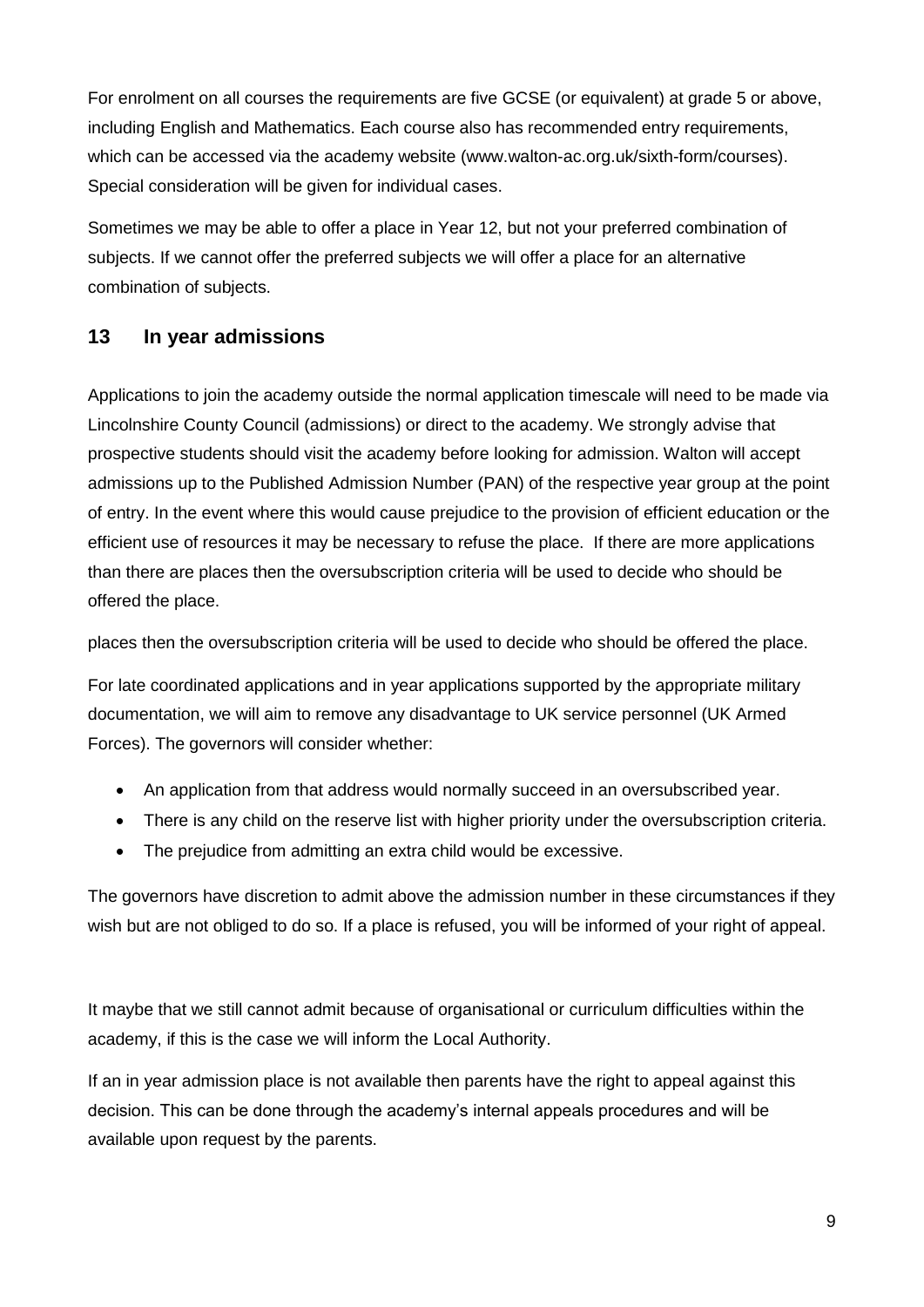# **14 Admission of children outside their normal age group**

Parents may seek a place for their child outside of their normal age group, for example, if the child is gifted and talented or has experienced problems such as ill health. Parents wishing to make these requests must contact their home local authority for guidance on the procedure to follow. Parents resident in Lincolnshire should call 01522 782030 or email schooladmissions@lincolnshire.gov.uk for advice on the procedure to follow. It is important for parents to note that they will have the opportunity and responsibility to provide whatever evidence they wish to support their request. Walton academy will make decisions on the basis of the circumstances of each case and in the best interests of the child concerned.

This will include taking account of:

- the parent's views;
- any available information about the child's academic, social and emotional development;
- where relevant, their medical history and the views of a medical professional;
- whether they have previously been educated out of their normal age group;
- any evidence that the child may naturally have fallen into a lower age group if it were not for being born prematurely
- the views of the head teacher